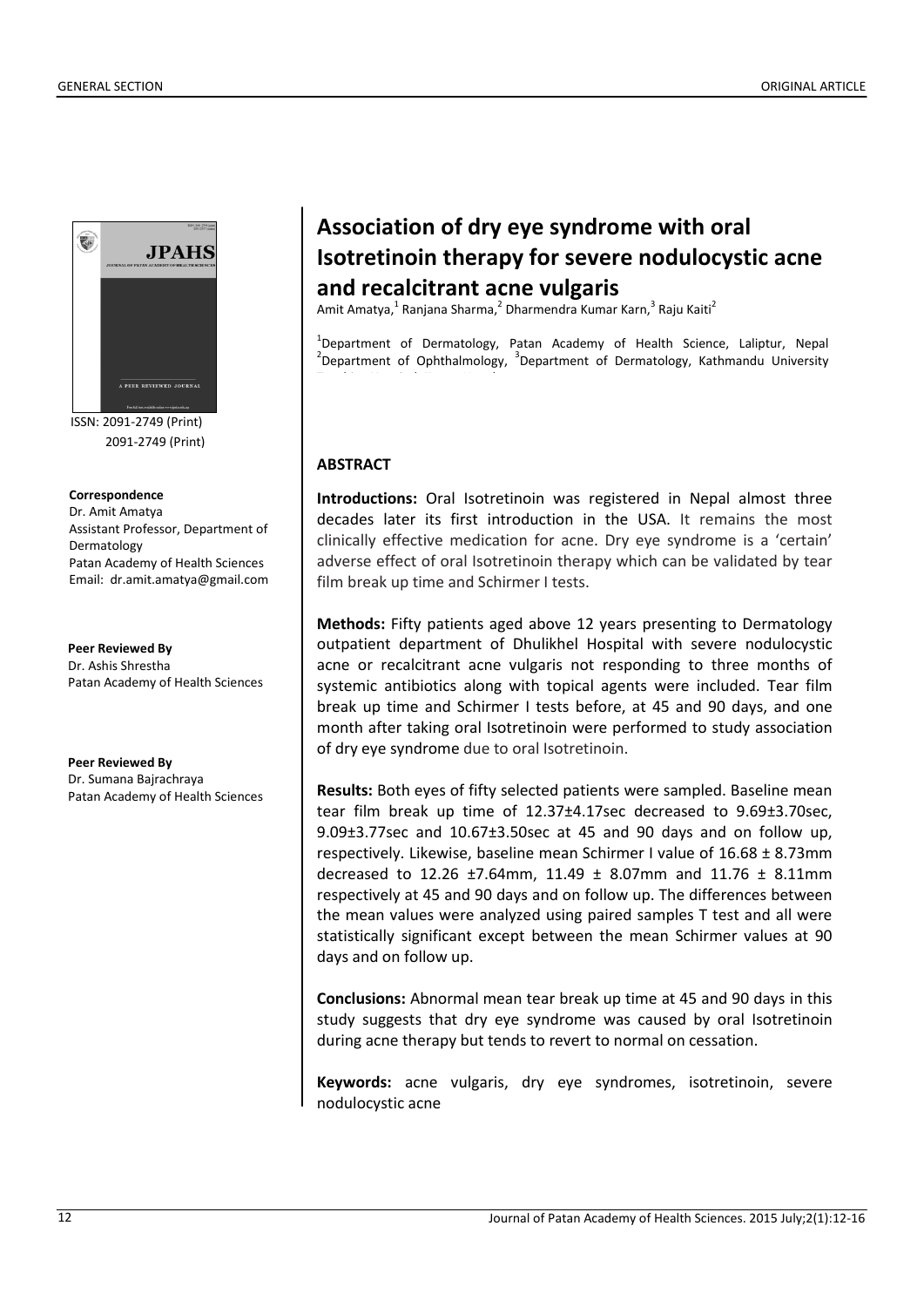## **INTRODUCTION**

Oral Isotretinoin (13-*cis*-retinoic acid), was first approved in 1982 by the United States Food and Drug Administration (FDA) for the treatment of severe recalcitrant nodulocystic acne that is unresponsive to conventional therapy including systemic antibiotics. $1,2$  Even after three decades, it remains the most clinically effective medication for acne.<sup>3</sup>

Abnormal Meibomian gland secretion leading to ocular sicca (dry eye) is a 'certain' side effect of oral Isotretinoin therapy.<sup>4</sup> Dry eye syndrome (DES) is a clinical condition characterized by deficiency of tear production or instability of tear film leading to excessive tear evaporation resulting in ocular discomfort and visual disturbance as well as potential damage to the ocular surface. $5$  Schirmer test and tear film break-up time (BUT) are used to grade DES.<sup>6</sup>

Research regarding Oral Isotretinoin which is relatively new to Nepal, is lacking.<sup>7</sup> This study elucidate the extent of eye dryness caused by oral Isotretinoin therapy.

# **METHODS**

It was a cross sectional study conducted in the Dermatology outpatient department (OPD) of Dhulikhel Hospital from April 2013 to April 2014. The Institutional Review Committee of Kathmandu university School of Medical Sciences, Dhulikhel Hospital (IRC-KUSMS) approved the study in 15 March 2013. Verbal and written consent were taken from all the patients (or a parent incase of minor) selected for the study after careful counseling.

Patients seeking medication for acne, who presented to Dermatology OPD of Dhulikhel Hospital, from April 2013 till December 2013, were evaluated and those with severe nodulocystic acne or recalcitrant acne vulgaris (acne not responding to three months of systemic antibiotics along with topical agents) were chosen.<sup>2,8</sup> Among them, only patients more than 12 years of age (European Directive on Isotretinoin Prescribing) were selected.<sup>2</sup> Thorough medical history- taking, clinical examination and baseline blood investigations including complete blood count, erythrocyte sedimentation rate, liver function tests, renal function tests, random blood sugar and fasting lipid profile were done.

In case of females, with additional informed consent, urine examination to detect pregnancy was also done and was repeated on subsequent visits during the study. Female patients found to be pregnant or those who were planning to become pregnant within four months of the study period were strictly excluded from the study as Isotretinoin is a Category X drug. $9$  Oral or systemic hormonal contraception were not allowed, to avoid interaction with Isotretinoin. $<sup>1</sup>$  Physical</sup> methods of contraception were encouraged. Guidelines for pregnancy monitoring as per the textbook<sup>2</sup> was not followed due to Nepalese social stigma of contraception in the unmarried.

Patients currently or two weeks prior to initiating the study, taking systemic or ocular medication were excluded from the study. Patients who are or had in the past taken oral Isotretinoin were also excluded. Patients found to have ocular disease and co-morbid conditions like: atopic dermatitis, bronchial asthma, hypertention, diabetes, hyperlipidemia, anemia, bleeding disorders, hemorrhoids, anal fissures, tuberculosis and keloids were excluded from the study.

All consenting patients fulfilling the above criteria were prescribed fixed regimen of Oral soft gel capsules of Isotretinoin (0.3 mg/kg daily) after dinner for 90 days; oral tablet Prednisolone (0.2 mg/kg daily; to avoid initial acne flare due to Isotretinoin) after lunch and oral tablet Pantoprazole (0.7 mg/kg daily; to prevent acid peptic disease from Prednisolone) on empty stomach for initial 10days; and Petroleum Jelly application for chapped lips and dry skin.

Besides examination in the Dermatology OPD, the patients were required to undergo eye check-up along with BUT and anesthetized Schirmer's test (Schirmer I) in the Ophthalmology OPD by a single ophthalmologist prior to starting the therapy (baseline); 45 and 90 days of therapy and; 30 days after completion of therapy (follow up).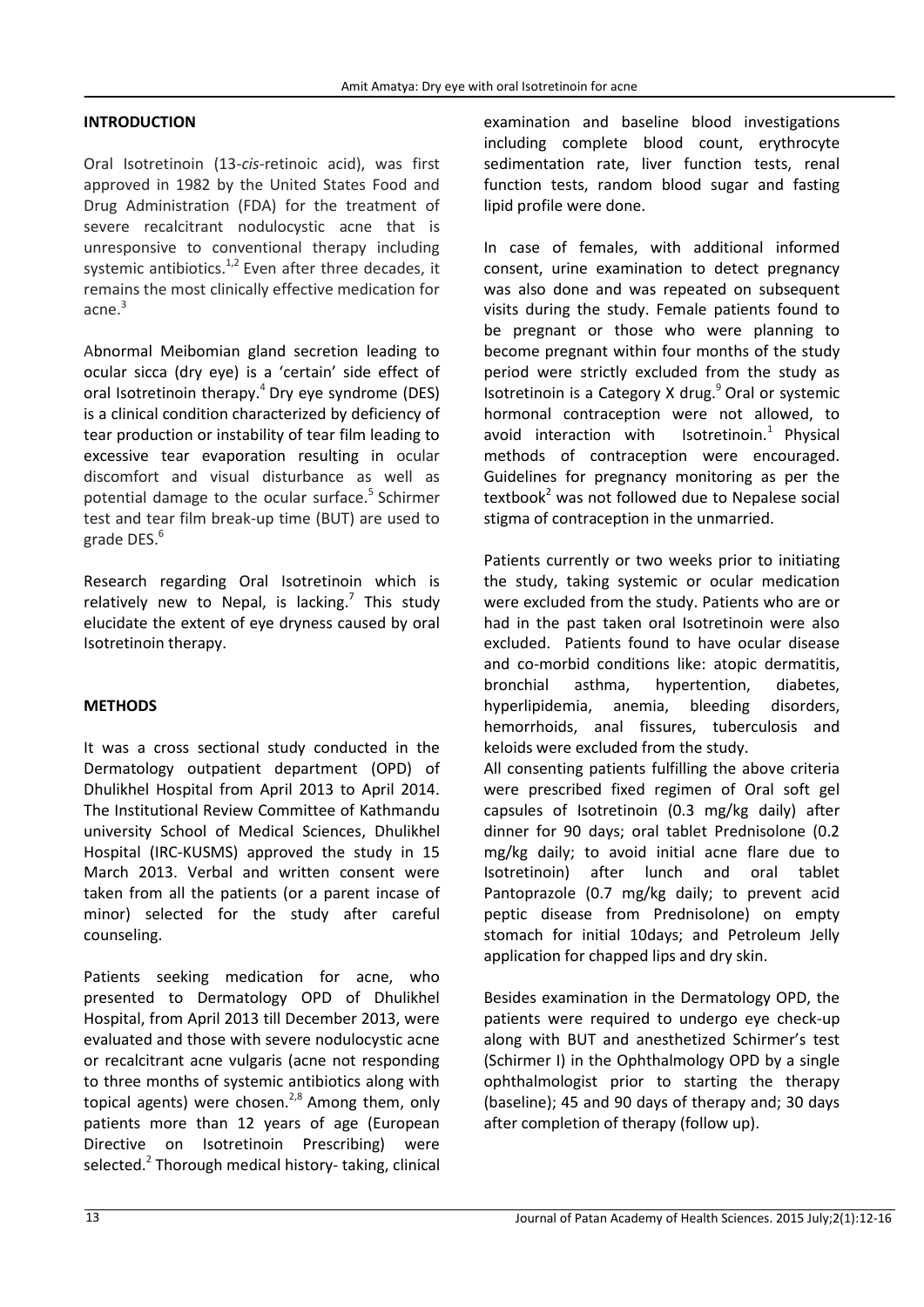Those patients who developed allergic reaction or intolerance to the therapy and; patients requiring additional systemic or ocular medication during the study were further excluded from the study. Initially consenting patients who during the study period wanted to withdraw and; non-compliant patients who did not turn up for follow-up examination on the specified date were excluded as well.

In the Ophthalmology OPD, BUT was done prior to Schirmer I, the procedure of which are enlisted below.5,10

# **BUT:**

The test was performed as follows,

- a. Fluorescein 2% was instilled into the lower fornix of the right eye.
- b. The patient was asked to blink several times.
- c. The tear film was examined with a broad beam and a cobalt blue filter.
- d. After an interval of time, black spots or lines appeared in the fluorescein stained film.
- e. The interval between the last blink and the appearance of the first randomly distributed dry spot was the BUT and was noted.
- f. The above procedure was repeated for the left eye.

# **Schirmer I:**

The test was performed as follows,

- a. A drop of 2% Lignocaine solution was instilled into the lower fornix of the right and left eye.
- b. Excess tears and instillation were gently removed from the fornix with a tissue paper.
- c. 5×35 mm strip of Whatman filter papers were folded 5mm from one end and inserted at the junction of the middle and outer third of the lower lids, without touching the cornea or lashes.
- d. The patient was asked to keep the eyes gently closed.
- e. After 5 minutes, the Whatman papers were removed and the amounts of wetting from the fold were measured in mm and noted.

The DES is a clinical condition characterized by deficiency of tear production or instability of tear film leading to excessive tear evaporation resulting in ocular discomfort and visual disturbance as well as potential damage to the ocular surface.<sup>5</sup> Ocular surface dye staining, BUT, Schirmer test, fluorescein clearance test, lacrimal gland function and tear osmolarity are clinical tests available for the diagnosis of dry eye. However, no single test is adequate for establishing the diagnosis. Dry eye severity grading scheme was devised by the definition and classification subcommittee of the International Dry Eye Workshop in 2007. Besides ocular symptoms and signs, the scheme takes into account BUT and Schirmer I values to grade the severity of dry eyes.<sup>6</sup> BUT values of less than or equal to 10sec and Schirmer I value of less than or equal to 10mm are considered abnormal.<sup>5,6,10</sup>

Considering both eyes of the patients, the number of samples considered for statistical analysis was double the patient number.

The data were entered in Microsoft Excel 2007 worksheet and transferred to Statistical Package for Social Study (IBM® SPSS® Statistics 20) for statistical analysis. Demographics were analyzed using descriptive statistics whereas Paired Samples T test was used to compare the means. Pearson chi square value at 0.05 level of confidence was considered significant and at 0.001 level highly significant.

# **RESULTS**

Fifty cases were included in the study. The mean age of the study group was  $23.70 \pm 4.381$  years. The youngest patient was 16 years and eldest 33 years old. Among 50 patients, 30 (60%) were male and 20 (40%) female. Among the 30 male patients, 13 (43%) had severe nodulocystic acne and 17 (57%) had recalcitrant acne vulgaris, whereas among the 20 female patients, eight (40%) had severe nodulocystic acne and 12 (60%) had recalcitrant acne vulgaris. The mean weight of the participants was 58.60 ± 9.424.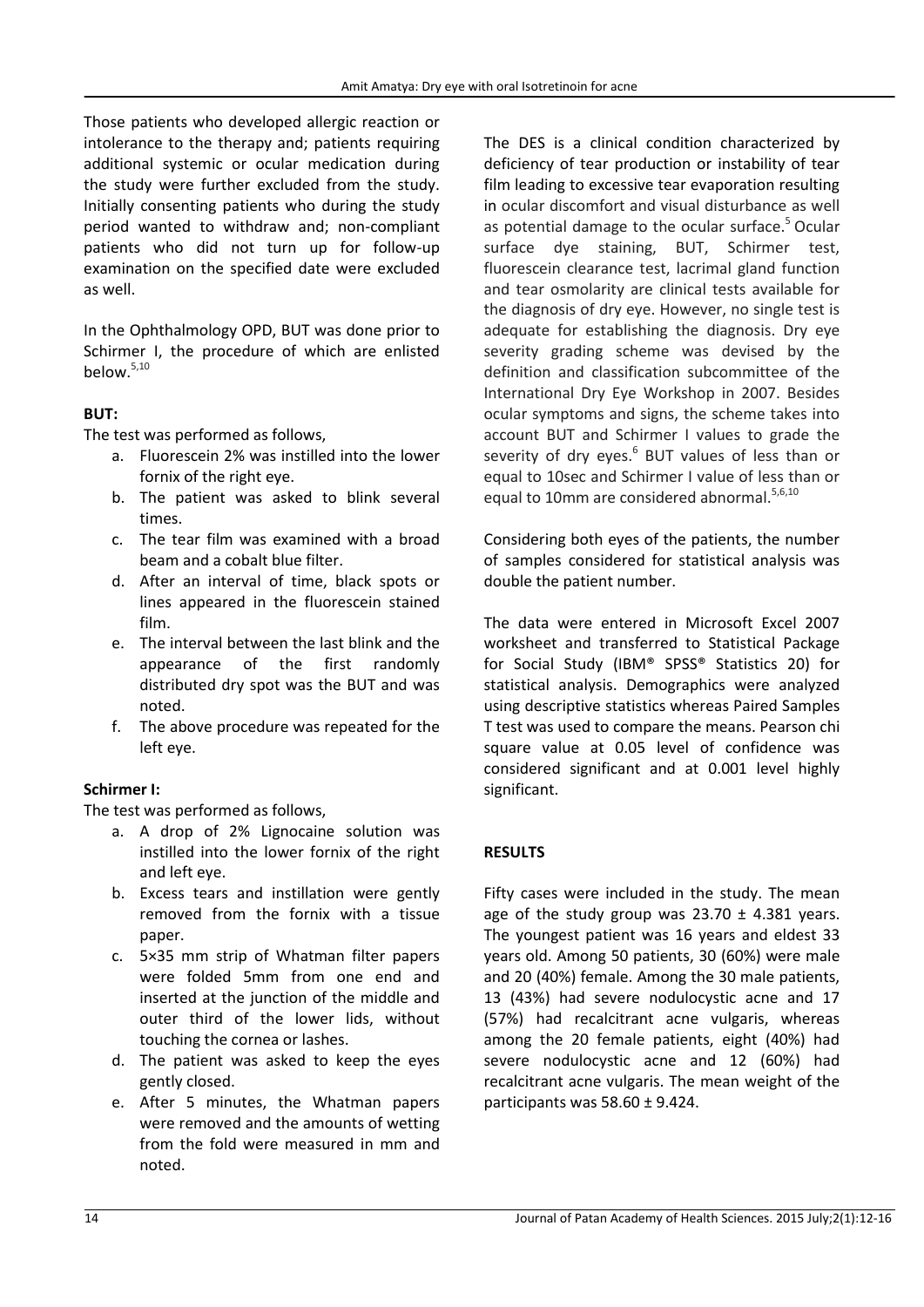| Table 1. Tear break up time (BUT) in patients (n=50) receiving |
|----------------------------------------------------------------|
| <b>Isotretinoin for acne</b>                                   |

| <b>Tear BUT (seconds)</b> | Mean ± SD        | p-value |
|---------------------------|------------------|---------|
| <b>Baseline</b>           | 12.37±4.17       |         |
| At 45 days                | $9.69 + 3.70$    | 0.000   |
| At 90 days                | $9.09 + 3.77$    | 0.004   |
| Follow up                 | $10.67 \pm 3.50$ | 0.000   |

**Table 2. Schirmer I test in patients (n=50) receiving Isotretinoin for acne** 

| Schirmer I test (mm) | Mean ± SD        | p-value |
|----------------------|------------------|---------|
| <b>Baseline</b>      | $16.68 \pm 8.73$ |         |
| At 45 days           | $12.26 \pm 7.64$ | 0.000   |
| At 90 days           | $11.49 \pm 8.07$ | 0.045   |
| Follow up            | $11.76 \pm 8.11$ | 0.427   |

**Table 3. BUT and Schirmer I at baseline and on follow up in patients (n=50) receiving Isotretinoin for acne** 

| n=50             | <b>Baseline</b> |        | Follow up        |           | p-value |  |
|------------------|-----------------|--------|------------------|-----------|---------|--|
| <b>BUT</b> (sec) | 12.37±4.17      |        | $10.67 \pm 3.50$ |           | 0.000   |  |
| <b>Schirmer</b>  | 16.68           | $^{+}$ | 11.76            | $\ddot{}$ | 0.000   |  |
| (mm)             | 8.73            |        | 8.11             |           |         |  |

## **DISCUSSIONS**

In this study, the mean baseline value of BUT decreased significantly at 45 days and subsequently at 90 days but increased significantly thereafter on follow up. This is in accordance with the study done by Karalezli A et  $al<sup>11</sup>$  in which there were statistically significant differences in BUT values at baseline with that during, at the end and the follow up of oral Isotretinoin therapy. However, there is difference in the statistical analysis between the two studies. The current study compares the means at baseline with 45 days; 45 days with 90 days and 90days with follow up after 30 days, to elucidate the progression of decrease. When means at baseline and follow up were compared, the reduction in BUT was still statistically significant signifying that: even when BUT tends to increase after cessation of oral Isotretinoin, it does not reach the baseline value after one month. Cumurcu et  $al<sup>12</sup>$  also found dose dependent decrease in BUT values at 45 and 90 days of treatment with systemic isotretinoin.

There was statistically significant decrease in the mean Schirmer I value at 45 days and 90 days but no statistically significant decrease on follow up. However, there was marked statistically significant decrease on follow up compared with the baseline. Similar results were seen in the study by Karalezli A et al $^{11}$  in which Schirmer I values decreased significantly at 30 and 120 days of treatment with 0.8 mg/kg Isotretinoin compared with the baseline. Cumurcu et  $al<sup>12</sup>$  found that the decrease in Schirmer I values did not differ with dose of Isotretinoin. Mathers et al $^{13}$  and Bozkurt et al $^{14}$  who performed Schirmir II test on patients taking isotretinoin, did not find any statistically significant change before, during and after treatment. This is because Schirmer II indicates the volume of tears produced by lacrimal glands after irritation of the ocular surface whereas Schirmer I represents the basal tear secretion.<sup>5,6</sup>

Reports on the effect of isotretinoin therapy on production of the aqueous component of tears are not conclusive. Studies by Rismondo and colleagues demonstrate presence of Isotretinoin in lacrimal gland secretion of rabbits and humans. However, they concluded that it is not toxic to the lacrimal gland per se but its presence in the tear fluid may be related in part to its adverse ocular side effects. $15,16$  The decrease in mean Schirmer I value during oral Isotretinoin therapy in this study and in the study by Karalezli A et al $^{11}$  could be due to the alteration of basal tear secretion by the presence of Isotretinoin and its metabolites in the tear film.

Though the mean values of Schirmer I decreased significantly in this study, it was never 10mm or less than that to label it as abnormal. On the other hand, mean BUT values at 45days and 90days were less than 10sec and were considered abnormal. DES is a clinical diagnosis. As clinical ocular findings were not taken into account, this study cannot conclude that oral Isotretinoin causes DES. However, with the findings of: 1) progressive decrease in mean BUT and Schirmer I values during oral isotretinoin therapy; 2) abnormal mean BUT while on treatment and; 3) slow increase in mean BUT and Schirmer I values after one month of its discontinuation; this study infers that oral Isotretinoin therapy for acne can cause DES. Larger studies considering the ocular clinical features as well as other diagnostic tests are required to further authenticate this statement. In day to day practice, artificial tears can be prophylactically prescribed during oral Isotretinoin therapy. $5,6$